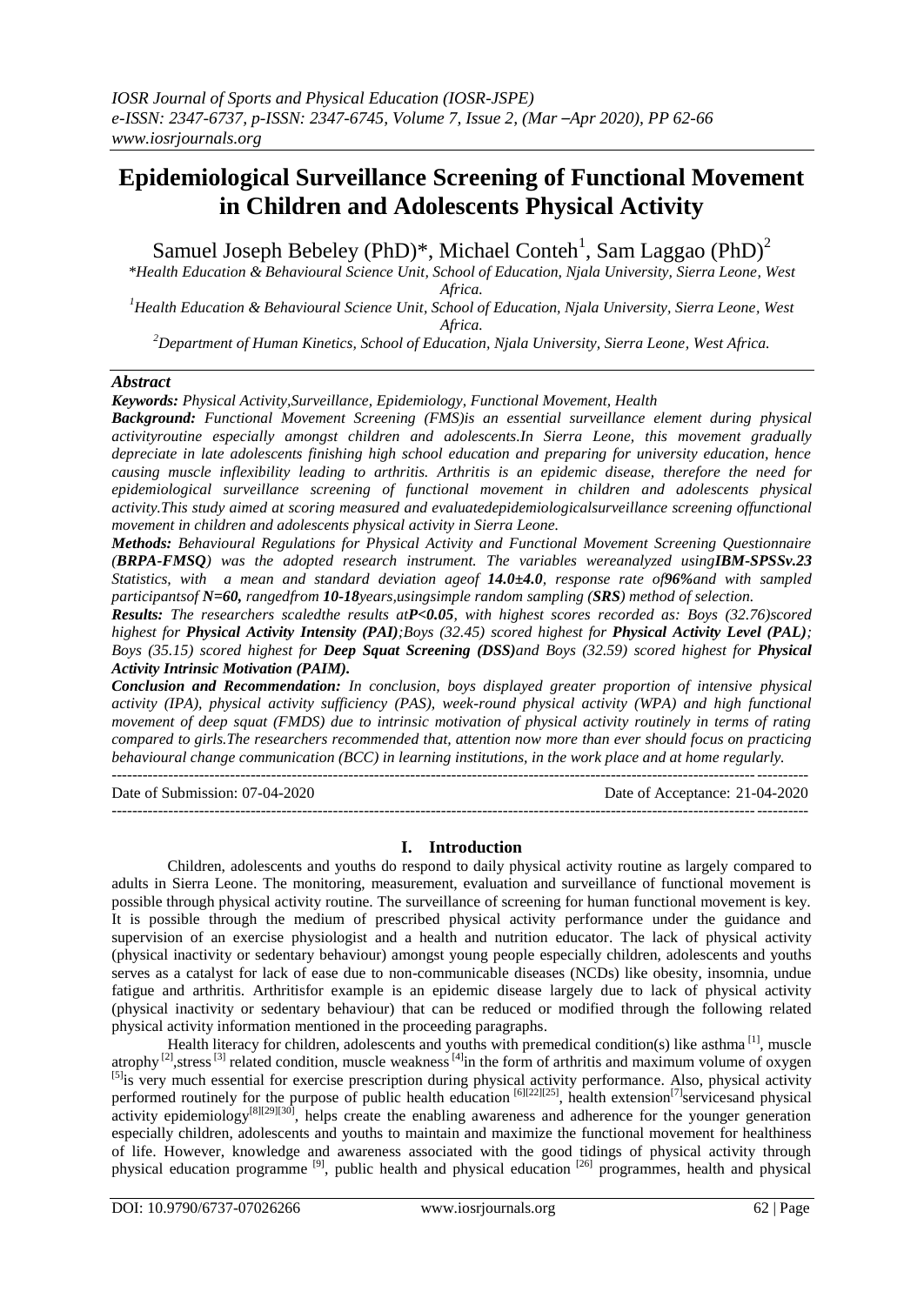education  $[27]$  learning activities andphysical education literacy  $[10]$ programmeplay a significant role in physical and mental wellness and wellbeing of an individual gearing towards soundness of the mind and body.

Physical activity performed routinely by observing exercise prescription rules and regulations, under the guidance, counselling and supervision of exercise physiologist and health and nutrition educator will support individual physical and mental health<sup>[11]</sup>, by slowing ageing process<sup>[18]</sup> and also reducing early and unsuccessful ageing [12] of the younger generation, especially children, adolescents and youths. Therefore, educating (i.e. formally, informallyorby apprenticeship)of individuals especially children, adolescents and youths about their regular physical activity routine is an essential element in health education strategy [13], that can contribute effectively and efficiently to balanced decision <sup>[14]</sup> making and self-efficacy <sup>[15][23]</sup> response in carrying out the day-to-day activities without undue fatigue.

Observing leisure time <sup>[16]</sup>by engaging in some form of prescribed physical activity (mild exercise, moderate exercise or vigorous exercise) based on premedical conditions routinelyis a behavioural regulation [19] that will help in preventing sports injuries<sup>[17]</sup> and other related injuries, thereby minimizing the process of ageing  $[20]$ , and increasing healthy lifestyle and span. Physical literacy<sup>[24]</sup> is very much key in sustaining physical activity routinely amongst children, adolescents and youths. Because through physical literacy, the younger generation can learn about the advantages and disadvantages of doing physical activity routinely. This will bring about physical activity motivation<sup>[28]</sup>, which will bring about physical activity motives<sup>[21]</sup> of intrinsic motivation and extrinsic motivation.This study aimed at scoring measuredand evaluated epidemiological surveillance screening of functional movementsin children and adolescents physical activity in Sierra Leone,hoping toenhance behavioural change communication gearing towards improving functional movements for healthy lifestyle and span.

## **II. Materials And Methods**

#### *Respondents*

The researchsampled participantsof **N=60**,witha mean and standard deviationageof **14.0±4.0** with a **96%**response rateandwith 1**0-18** years age range,selected using a process of simple random sampling **(SRS)** method, mainlyamongstjuniorsecondary school pupilsfrom two secondaryschools.

### *Instrumentation*

Behavioural Regulations for Physical Activity and Functional Movement Screening Questionnaire (**BRPA-FMSQ**) was the adopted research instrument used in the research, with evidence of validity and reliability supported by test retest reliability of Cronbach's Alpha Reliability of (**0.654**), which was previously used by Bebeley et al.<sup>[16][28]</sup>

## *Procedure*

The testing and scoring of research participants were done individually onschool groundsfollowingprocedural instructions provided for by the research instrument, throughcensus survey entry (**CSEntry**) and census survey processing **CSPro**) systemssoftware application installed ontablets, smart phones and computers accordingly. *Analysis*

An inferential Statistics of Non-Parametric Testsusing the example of Mann Whitney UStatistical Test of Mean Rank from **IBM-SPSSv.23** Statistics were used to compute, analyze data and compare the research findings at significant value of**P<0.05.**

## **III. Results**

The Mann Whitney U Test statistics of **Physical Activity Intensity (PAI)**by sex, religion and school:Boys (32.76),Christianity (31.91) and St.Andrews (31.00) scored highest for **Physical Activity Vigorous (PAV)**. In addition,**Physical Activity Level (PAL)**by sex, religion and school:Boys (32.45) and Christianity (31.05)scored highest for **Physical Activity Enough (PAE)**as in tables 1&2.

| Table 1: Mann-Whitney U Test – Physical Activity Intensity $(N=60)$ |                       |                                                    |                               |                               |  |  |
|---------------------------------------------------------------------|-----------------------|----------------------------------------------------|-------------------------------|-------------------------------|--|--|
|                                                                     |                       | <b>Mean Rank of Mann-Whitney U Statistics Test</b> |                               |                               |  |  |
| <b>Physical Activity Intensity</b>                                  |                       | <b>Physical Activity</b><br>Mild                   | Physical Activity<br>Moderate | Physical Activity<br>Vigorous |  |  |
| <b>Sex</b>                                                          | Boys $(n=37)$         | 30.50                                              | 28.24                         | 32.76                         |  |  |
|                                                                     | Girls $(n=23)$        | 30.50                                              | 34.13                         | 26.87                         |  |  |
|                                                                     | $P(2-tailed)$         | 1.000                                              | 0.058                         | 0.058                         |  |  |
| Religion                                                            | Christianity $(n=22)$ | 30.50                                              | 29.09                         | 31.91                         |  |  |
|                                                                     | Islam $(n=38)$        | 30.50                                              | 31.32                         | 29.68                         |  |  |
|                                                                     | $P(2-tailed)$         | 1.000                                              | 0.478                         | 0.478                         |  |  |
| School                                                              | Centenary $(n=30)$    | 30.50                                              | 31.00                         | 30.00                         |  |  |
|                                                                     | St. Andrews $(n=30)$  | 30.50                                              | 30.00                         | 31.00                         |  |  |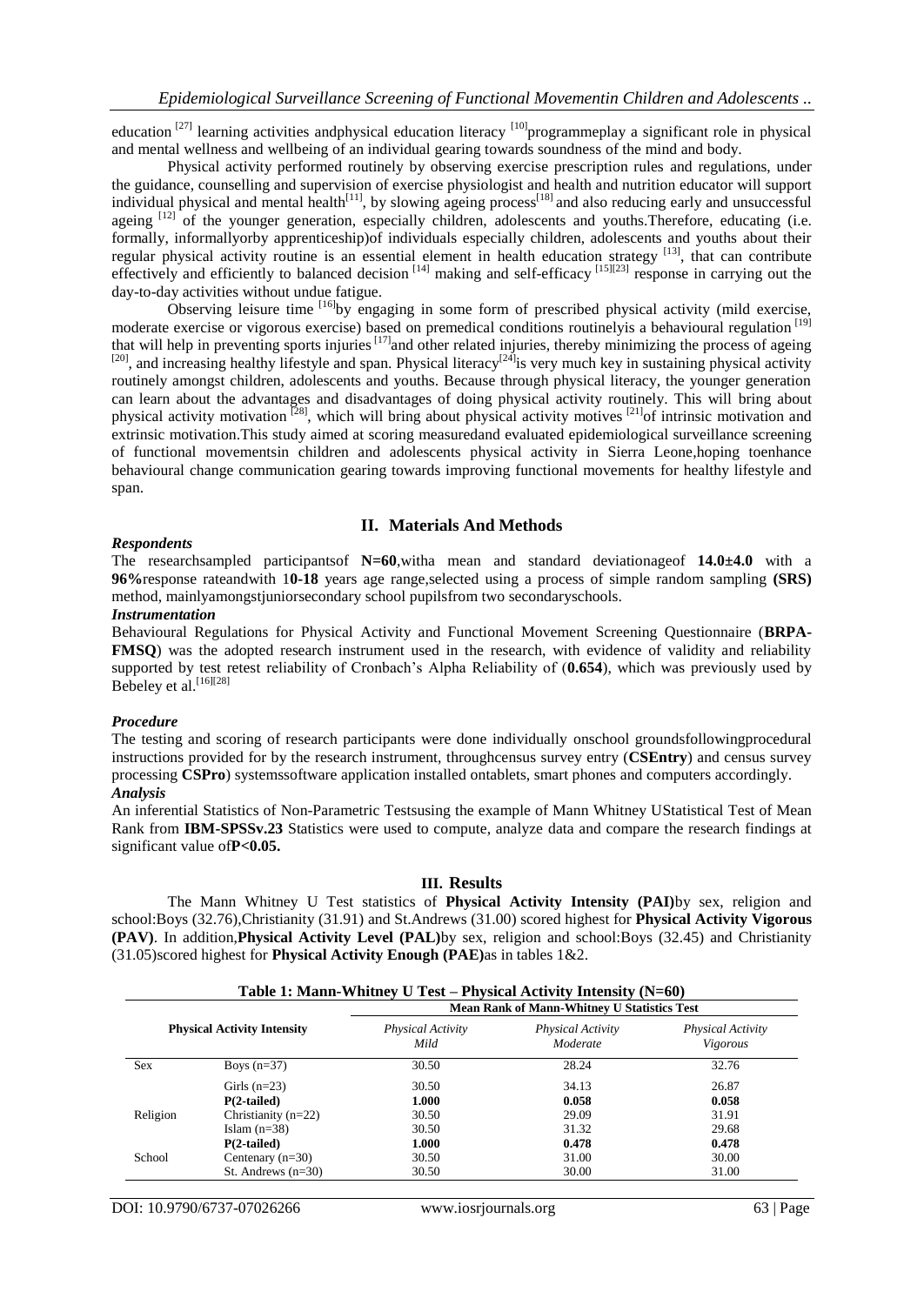|            |                                | Table 2: Mann-Whitney U Test – Physical Activity Level (N=60)<br><b>Mean Rank of Mann-Whitney U Statistics Test</b> |                                          |  |  |  |
|------------|--------------------------------|---------------------------------------------------------------------------------------------------------------------|------------------------------------------|--|--|--|
|            | <b>Physical Activity Level</b> | <b>Physical Activity</b><br>Enough                                                                                  | <b>Physical Activity</b><br>Insufficient |  |  |  |
| <b>Sex</b> | Boys $(n=37)$                  | 32.45                                                                                                               | 28.55                                    |  |  |  |
|            | Girls $(n=23)$                 | 27.37                                                                                                               | 33.63                                    |  |  |  |
|            | $P(2-tailed)$                  | 0.114                                                                                                               | 0.114                                    |  |  |  |
| Religion   | Christianity $(n=22)$          | 31.05                                                                                                               | 29.95                                    |  |  |  |
|            | Islam $(n=38)$                 | 30.18                                                                                                               | 30.82                                    |  |  |  |

Islam (n=38) 30.18 30.82<br> **P(2-tailed)** 30.791 30.791 30.791 30.82 **P(2-tailed) 0.791 0.791 0.791 0.791 0.791 0.791 0.791 0.791 0.791 0.791 0.791 0.791 0.791 1.000 1.000 1.000 1.000 1.000 1.000 1.000 1.000 1.000 1.000 1.000 1.000 1.000**

Saint Andrews (n=30) 30.50 30.50 30.50 **P(2-tailed) 1.000 1.000**

The Mann Whitney U Test statistics of **Physical Activity Insufficient (PAI)** by sex, religion and school:Girls (32.72) andChristianity (31.23) scored highest for **Due Study Pressure andIllness**. In addition, **Physical Activity Weekly (PAW)** by sex,religion and school:Boys (32.20) and Christianity (31.32) scored highest for **Physical Activity Week Round (PAWR)**as in tables 3&4.

**P(2-tailed) 1.000 0.741 0.741**

| Table 3: Mann-Whitney U Test – Physical Activity Insufficient $(N=60)$ |                       |                                                    |                      |                       |  |  |
|------------------------------------------------------------------------|-----------------------|----------------------------------------------------|----------------------|-----------------------|--|--|
|                                                                        |                       | <b>Mean Rank of Mann-Whitney U Statistics Test</b> |                      |                       |  |  |
| <b>Physical Activity Insufficient</b>                                  |                       | Due<br><b>Study Pressure</b>                       | Due<br>Domestic Work | Due<br><i>Illness</i> |  |  |
| Sex                                                                    | Boys $(n=37)$         | 29.12                                              | 29.50                | 30.93                 |  |  |
|                                                                        | Girls $(n=23)$        | 32.72                                              | 32.11                | 29.80                 |  |  |
|                                                                        | $P(2-tailed)$         | 0.136                                              | 0.070                | 0.573                 |  |  |
| Religion                                                               | Christianity $(n=22)$ | 30.23                                              | 29.50                | 31.23                 |  |  |
|                                                                        | Islam $(n=38)$        | 30.66                                              | 31.08                | 30.08                 |  |  |
|                                                                        | $P(2-tailed)$         | 0.859                                              | 0.278                | 0.570                 |  |  |
| School                                                                 | Centenary $(n=30)$    | 30.50                                              | 30.50                | 30.50                 |  |  |
|                                                                        | St. Andrews $(n=30)$  | 30.50                                              | 30.50                | 30.50                 |  |  |
|                                                                        | $P(2-tailed)$         | 1.000                                              | 1.000                | 1.000                 |  |  |

#### **Table 4: Mann-Whitney U Test – Physical Activity Weekly (N=60)**

|            |                                 | <b>Mean Rank of Mann-Whitney U Statistics Test</b> |                |                  |  |  |
|------------|---------------------------------|----------------------------------------------------|----------------|------------------|--|--|
|            | <b>Physical Activity Weekly</b> | PA<br>Week Day                                     | PA<br>Week End | PA<br>Week Round |  |  |
| <b>Sex</b> | Boys $(n=37)$                   | 30.12                                              | 29.18          | 32.20            |  |  |
|            | Girls $(n=23)$                  | 31.11                                              | 32.63          | 27.76            |  |  |
|            | $P(2-tailed)$                   | 0.622                                              | 0.309          | 0.228            |  |  |
| Religion   | Christianity $(n=22)$           | 29.86                                              | 30.32          | 31.32            |  |  |
|            | Islam $(n=38)$                  | 30.87                                              | 30.61          | 30.03            |  |  |
|            | $P(2-tailed)$                   | 0.619                                              | 0.933          | 0.728            |  |  |
| School     | Centenary $(n=30)$              | 31.50                                              | 29.50          | 30.50            |  |  |
|            | St. Andrews $(n=30)$            | 29.50                                              | 31.50          | 30.50            |  |  |
|            | $P(2-tailed)$                   | 0.305                                              | 0.545          | 1.000            |  |  |

The Mann Whitney U Test statistics of **Functional Movement Screening (FMS)** by sex, religion and school:Boys (35.15),Christianity (32.59) and St. Andrews (38.43) scored highest for **Deep Squat, Hurdle Stepand Shoulder Mobility** respectively. In addition, **Physical Activity Motivation (PAM)** by sex, religion and school:Boys (32.59), Christianity (31.82) and Centenary (30.88) scored highest for **Intrinsic Motivation (IM)**as in tables 5&6.

| Table 5: Mann-Whitney U Test – Functional Movement Screening (N=60) |  |
|---------------------------------------------------------------------|--|
|                                                                     |  |

| <b>Functional Movement Screening</b><br>(FMS) |               | <b>Mean Rank of Mann-Whitney U Statistics Test</b> |                       |                        |                             |                       |                 |                     |
|-----------------------------------------------|---------------|----------------------------------------------------|-----------------------|------------------------|-----------------------------|-----------------------|-----------------|---------------------|
|                                               |               | Deep<br>Squat                                      | Hurdle<br><b>Step</b> | <i>Inline</i><br>Lunge | <i>Shoulder</i><br>Mobility | Straight Leg<br>Raise | Trunk<br>Pushup | Rotary<br>Stability |
| <b>Sex</b>                                    | $Boys(n=37)$  | 35.15                                              | 31.53                 | 31.05                  | 31.65                       | 34.62                 | 31.92           | 30.46               |
|                                               | $Girls(n=23)$ | 23.02                                              | 28.85                 | 29.61                  | 28.65                       | 23.87                 | 28.22           | 30.57               |
|                                               | $P(2-tailed)$ | 0.004                                              | 0.500                 | 0.715                  | 0.459                       | 0.009                 | 0.369           | 0.979               |
| Religion                                      | $C_1(n=22)$   | 31.73                                              | 31.95                 | 28.52                  | 32.59                       | 31.91                 | 32.41           | 30.36               |
|                                               | $I(n=38)$     | 29.79                                              | 29.66                 | 31.64                  | 29.29                       | 29.68                 | 29.39           | 30.58               |
|                                               | $P(2-tailed)$ | 0.644                                              | 0.567                 | 0.434                  | 0.419                       | 0.593                 | 0.468           | 0.958               |

DOI: 10.9790/6737-07026266 www.iosrjournals.org 64 | Page

School Centenary  $(n=30)$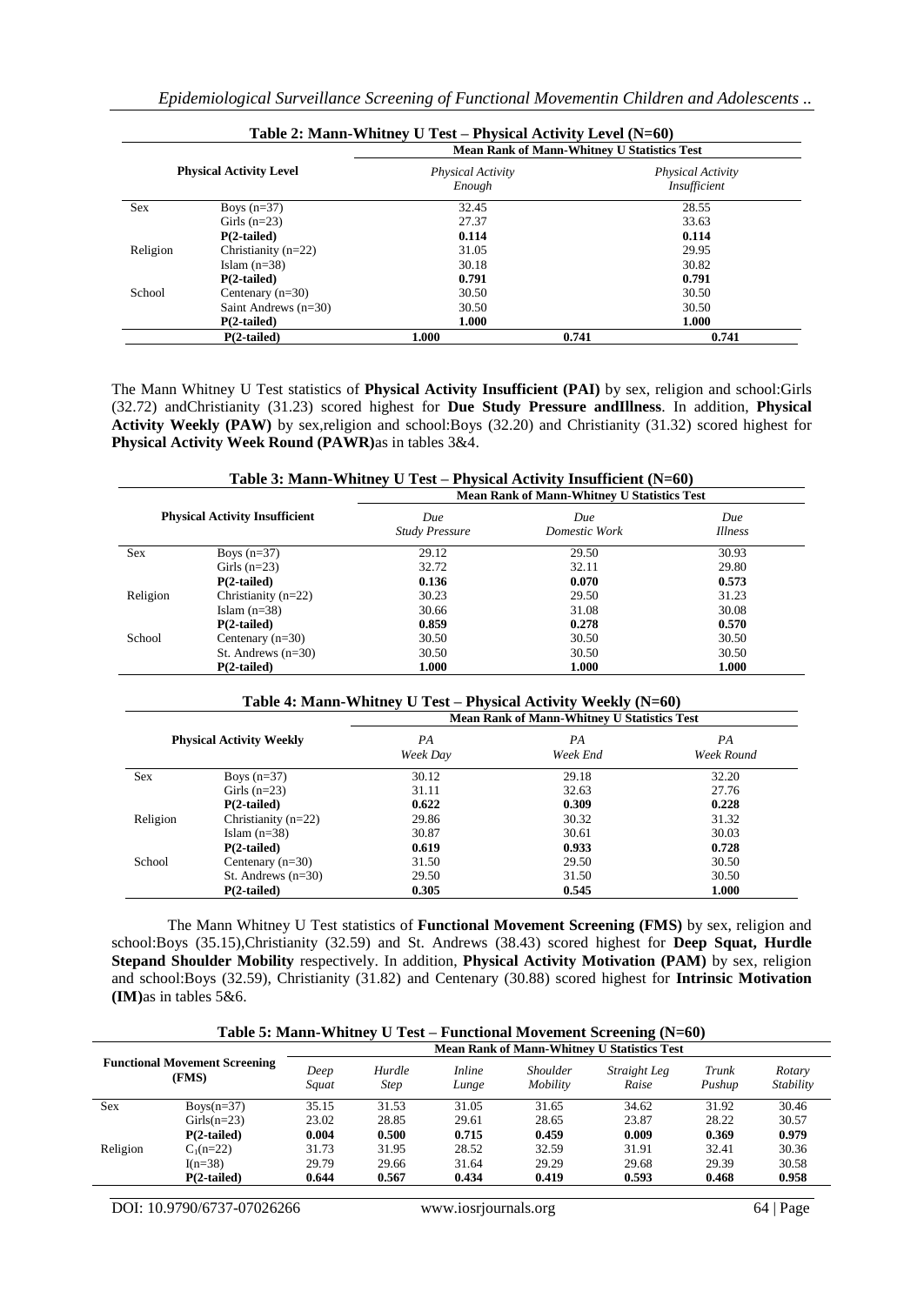| $St.(n=30)$   | 27.12 | 26.63 | 26.98 | 28.77 | 35.85 | 35.63 | 38.43   |
|---------------|-------|-------|-------|-------|-------|-------|---------|
| $P(2-tailed)$ | 0.094 | 0.045 | 0.068 | 0.379 | 0.008 | 0.010 | $0.001$ |

*Note!*  $C_1$  = Christianity;  $I = Islam$ ;  $C_2$  = Centenary; St. = Saint Andrews

| Table 6: Mann-Whitney U Test – Physical Activity Motivation $(N=60)$ |                        |                                                    |                                |  |  |  |
|----------------------------------------------------------------------|------------------------|----------------------------------------------------|--------------------------------|--|--|--|
|                                                                      |                        | <b>Mean Rank of Mann-Whitney U Statistics Test</b> |                                |  |  |  |
| <b>Physical Activity Motivation</b>                                  |                        | <i>Intrinsic</i><br><i>Motivation</i>              | Extrinsic<br><i>Motivation</i> |  |  |  |
| <b>Sex</b>                                                           | Boys $(n=37)$          | 32.59                                              | 37.88                          |  |  |  |
|                                                                      | Girls $(n=23)$         | 27.13                                              | 18.63                          |  |  |  |
|                                                                      | $P(2-tailed)$          | 0.160                                              | < 0.001                        |  |  |  |
| Religion                                                             | Christianity $(n=22)$  | 31.82                                              | 35.45                          |  |  |  |
|                                                                      | Islam $(n=38)$         | 29.74                                              | 27.63                          |  |  |  |
|                                                                      | $P(2-tailed)$          | 0.596                                              | 0.093                          |  |  |  |
| School                                                               | Centenary $(n=30)$     | 30.88                                              | 31.17                          |  |  |  |
|                                                                      | Saint Andrews $(n=30)$ | 30.12                                              | 29.83                          |  |  |  |
|                                                                      | $P(2-tailed)$          | 0.839                                              | 0.767                          |  |  |  |

## **IV. Discussion**

The surveillance of functional movement imbalance (FMI)as an epidemic is largely due to physical inactivity or sedentary behaviour amongst the younger generation especially children, adolescents and youths.This is causing to some extent an epidemic disease such as arthritis.Therefore, a call for concern especially for Physical Activity Epidemiologists (PAE) and Physical Activity and Public Health Educators (PAPHE) in the world and Sierra Leone in particular. The discussion of this nature will focus comparatively between boys and girls based on the population sample under research.

The surveillance showed that boys compared to girls were more into intense physical activity when monitored.In addition, boys displayed enough evidence to show for physical activity sufficiency compared to their female (girls) counterpart when evaluated. Hence, a wakeup call for epidemiological surveillance of physical activity motivation research, which is synonymous to a research conducted by Bebeley, et al. on Epidemiological Surveillance of College Students Physical Activity Motivation<sup>[29][30]</sup>.

The resultalso showed that girls compared to boys were less engaged in physical activity leading to physical activity insufficiency amongst the younger generation especially children, adolescents and youths, when evaluated. However, boys were more into week-round physical activity (WPA) compared to their female (girls) counterpart when surveillanced. Therefore, a clear signal for epidemiological surveillance of physical activity motivation research, which has an insight into a research conducted by Bebeley, et al. on Epidemiological Surveillance of College Students Physical Activity Motivation<sup>[29][30]</sup>.

The results again showed that boys compared to girls manifestedmore of functional movement under physical activity of deep squat when screened.In addition, that boys compared to their female (girls) counterpart weremore intrinsicallymotivated to engagein physical activity regularly. Again, another intrigue for epidemiological surveillance of physical activity motivation research, which has connection to a research conducted by Bebeley, et al. on Epidemiological Surveillance of College Students Physical Activity Motivation<sup>[29][30]</sup>.

# **V. Conclusion And Recommendation**

In conclusion, boys displayed greater proportion of intensive physical activity (IPA), physical activity sufficiency (PAS), week-round physical activity (WPA) and high functional movement of deep squat (FMDS) due to intrinsic motivation of physical activity routinely in terms of rating compared to girls. On the other hand, girls compared to boys displayed evidence of higher proportion of physical activity insufficiency. This is an intrigue for more epidemiological surveillance of physical activity motivation research especially amongst girls.

The researchers recommended that, attention now more than ever should focuson practicing behavioural change communication (BCC) in learning institutions, in the work place and at home regularly. In addition, that the behavioural change communication (BCC) should be carried out by health extension officers (HEOs), public health education promoters (PHEPs), nutrition education promoters (NEPs) and health economists (HEs) charged with the responsibility of educating and monitoring people about personal hygiene, community hygiene, industrial hygiene, social andphysical distancingin the era of epidemic and pandemic outbreaks of diseases. In addition, to educate peopleabout the economic implications of such especially in the preventive health care chain (PHCC).